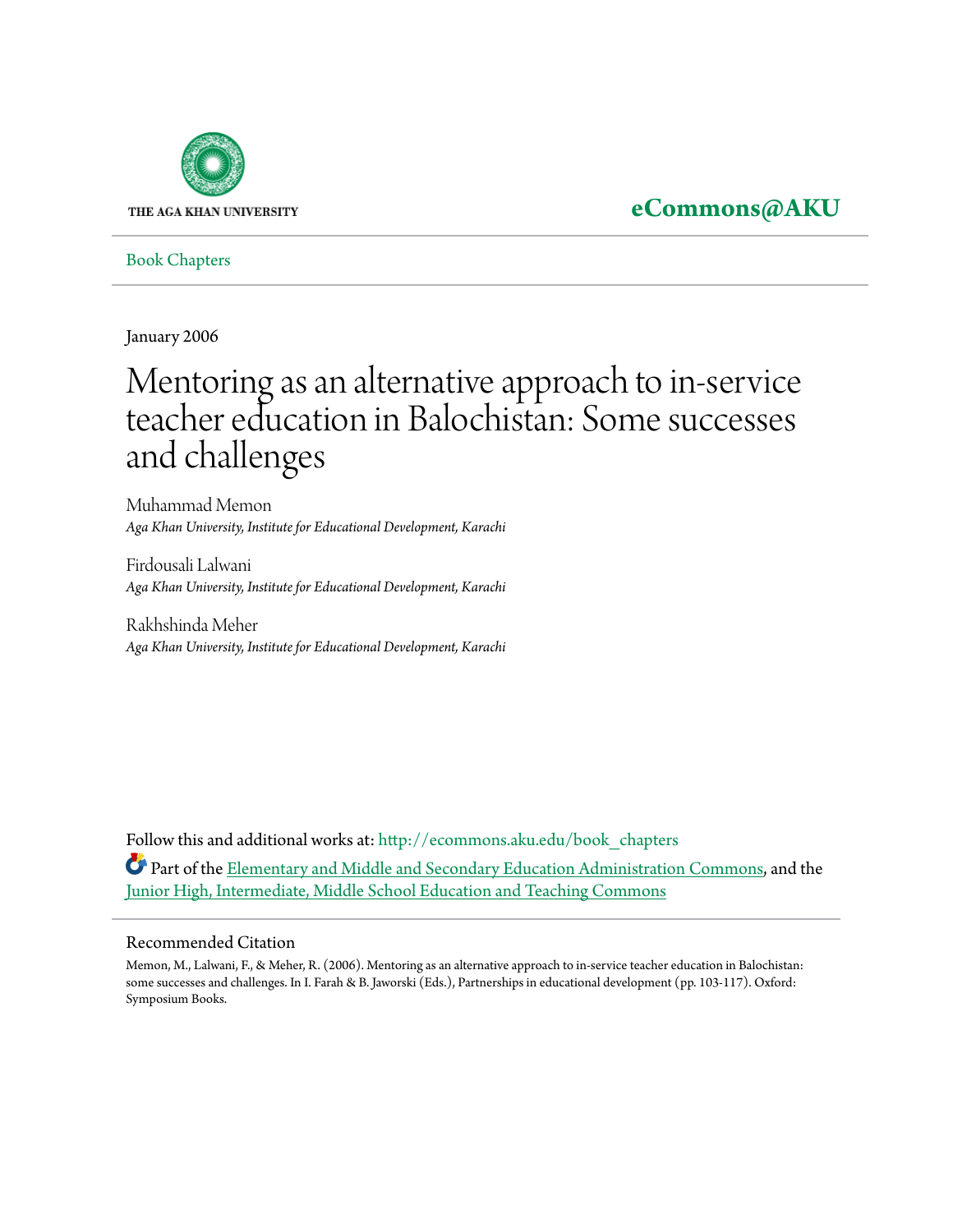CHAPTER 6

# **Mentoring as an Alternative Approach to In-service Teacher Education in Balochistan: some successes and challenges**

# **MUHAMMAD MEMON, FIRDOUSALI LALWANI & RAKHSHINDA MEHER**

#### **The Context**

Balochistan is the largest but least populated province of Pakistan with 4.6% of the total population of Pakistan. The majority of this population lives in small rural settlements. Educational attainment in the province is lower than in the rest of the country with an overall literacy rate of 10.3%. This indicates that the education system in Balochistan has not performed well. The reasons attributed to poor performance include ineffective educational plans and policies; inadequate number of schools; lack of qualified teachers; gender inequity; non-conducive learning environment; overemphasis on cascade approach to teachers' development; lack of innovative programmes; ineffective school governance and management; lack of follow-up mechanism for providing professional support on-the-job for teachers; and unrealistic objectives and outdated content of in-service teacher education programmes. Warwick and Reimers (1995) mention that:

Teacher-certification programmes in Balochistan faced the greatest obstacles of any in Pakistan. Because of its severe shortage of teachers Balochistan appointed candidates to teaching posts with no preservice training. Most of them obtained their positions through recommendations from provincial and national politicians. The province assigned them to teach for five or more years before they received any training. By that time they had formed teaching habits that would be hard to dislodge even with the most effective training courses. They saw their training not as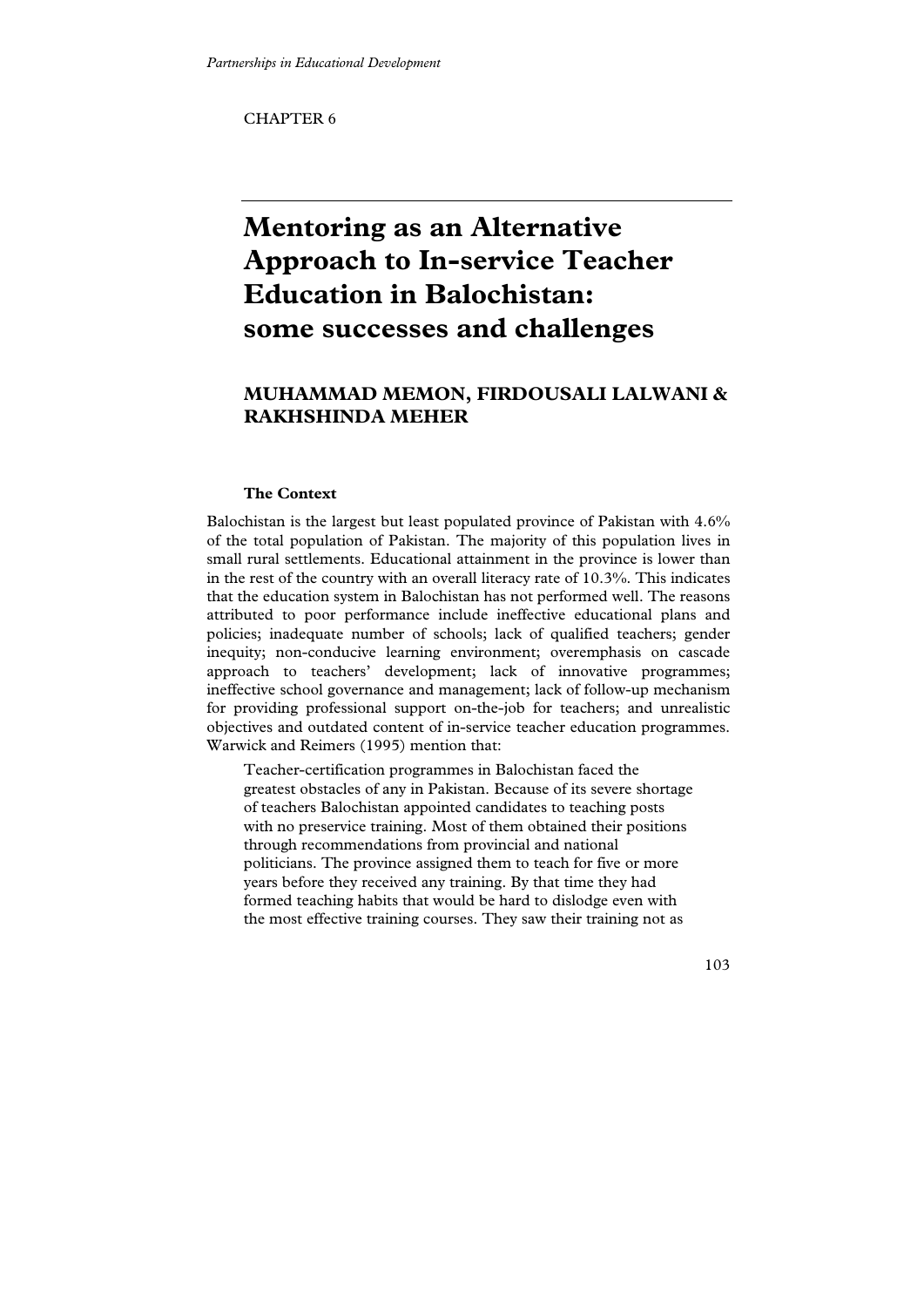a way to improve their teaching but to get the certificate that they needed to be called trained and to be promoted. (p. 48)

The above situation has significant implications for the quality of education in general and teacher education in particular. The Government of Pakistan (1998) has also acknowledged that the existing programmes are not adequately responding to the increased demands for quality education and advised that in-service teacher education programmes must incorporate modern teaching methodologies.

In the late 1980s, learning coordinators were recruited in Balochistan with the assigned task to provide on-the-job professional support to primary school teachers. However, a majority of the learning coordinators acted like 'inspectors' and 'evaluators', involving themselves in 'stock-taking' exercises rather than serving as 'mentors' or 'facilitators'. Before the emergence of the Provincial Institute of Teacher Education (PITE) in Balochistan, the Bureau of Curriculum and Extension Education Centre developed and conducted short courses in different subjects included in the curriculum. The programmes focused on enhancing content knowledge and pedagogical skills but the balance between these two was hardly established. These short courses were conducted mainly by a group of master trainers from secondary school education and college education. Most of them had never taught in school or had never gone back to the classroom after becoming master trainers. Master trainers usually focused on imparting a battery of mechanical skills to teachers rather than using an integrated approach to enhance teachers' pedagogical content knowledge, pedagogical approaches, communication, interpersonal and reflective thinking skills. Graybill (1999) pointed out that

Prior to 1996, the only in-service training primary teachers in Balochistan received ... formal two-week in-service courses at centralized training venues delivered by so-called 'master trainers' who had no experience at the primary level ... . After participating in the two courses, most teachers reverted back to their former didactic and teacher-centred approaches to teaching, and the learning process in schools has continued to be relatively uninspiring for most primary students. (p. 1)

Warwick & Reimers (1995) argue that teachers who attend in-service courses consider it as one source of earning a modest extra income through travel and daily allowances and spend a lot of time resolving related issues. If the allowances are not as per their expectations, they would participate in the programmes only half- heartedly.

In the early 1990s, the Government of Balochistan introduced a number of new initiatives to transform teacher education. These included the condensed primary teaching certificate, bridged courses, female mobile teacher courses and crash programmes. These were conducted through a 'cascade model'. Although a substantial number of teachers were trained in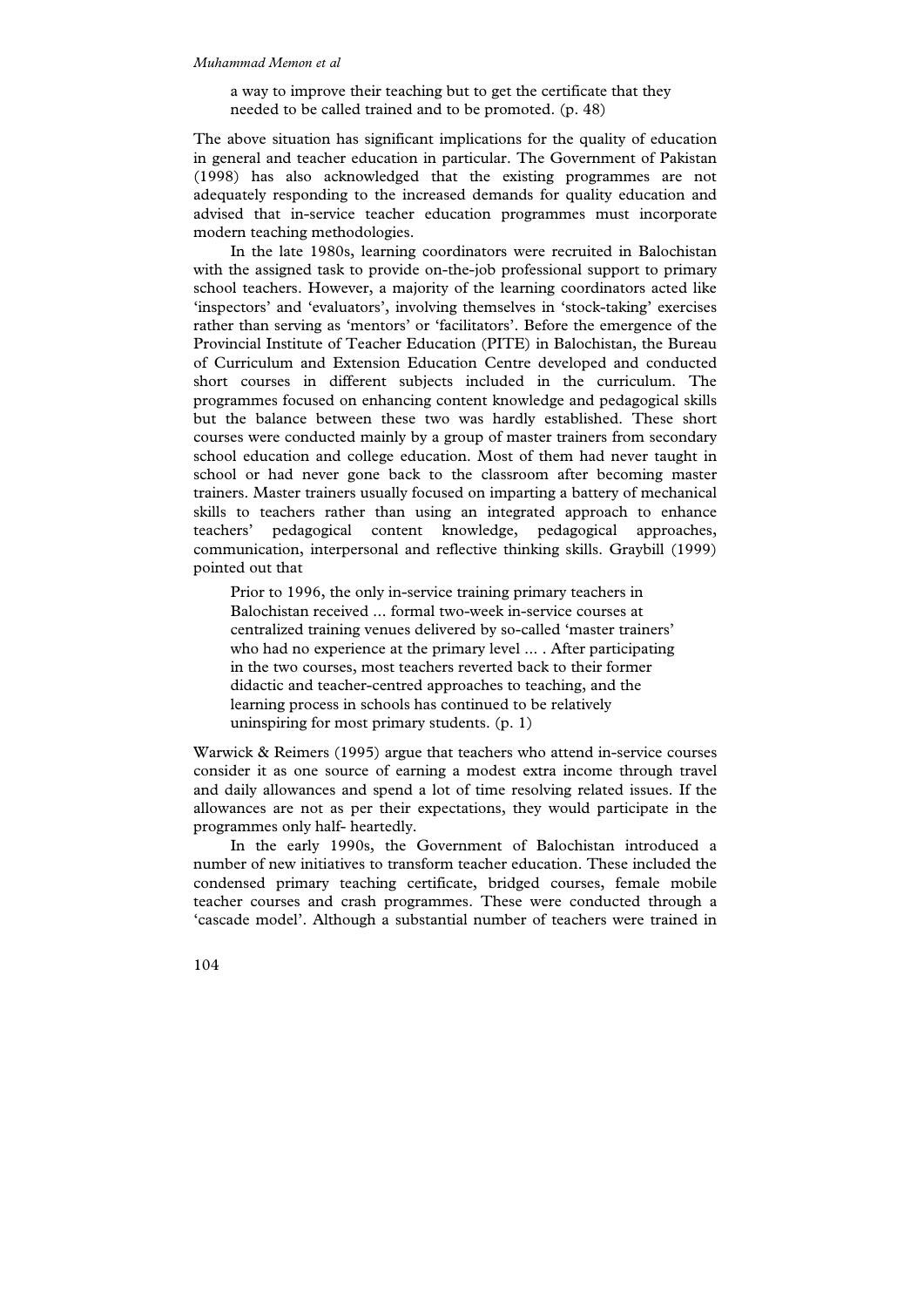these programmes, they failed to introduce any change in teachers' beliefs and attitudes and instructional approaches. Teachers remained afraid of taking risks. One of the problems associated with the cascade model was that cascading of information always resulted into 'watering down' and 'misinterpretation' of concepts by master trainers who lacked confidence, knowledge, and understanding to deliver the goods (Pardhan et al, 2004).

The cascade model has been widely criticized as being an ineffective approach to teacher education due to various reasons. These include short duration of teaching practice; superficial approach to teaching practice; inadequate guidance provided to trainees; lack of conducive environment for professional learning; single shot training approach; lack of relevance of curriculum and instructional materials; lack of trained teacher educators; and theory-driven delivery (Anzar, 1999; Qaisrani et al, 1999).

Anzar (1999) argued that the quality of education in Balochistan would not improve until curricula and instructional methodologies are changed. Therefore, an alternate approach to in-service teacher education programmes was necessary to provide continual professional support for teachers at the classroom level to overcome their fear and anxiety while implementing innovations in curricula and methodology. The Institute for Educational Development at the Aga Khan University (AKU-IED) initiated a clusterbased mentoring programme in four selected districts of Sindh and Balochistan provinces. Mentors were developed through intensive in-service teacher education programmes with a focus on mentoring, problem solving, reflective practice and teaching skills. These mentors worked with their mentees by conducting interactive workshops in their respective school clusters and providing follow-up support in the schools. AKU-IED has since used this model with NGO-supported community schools in Sindh with considerable success (Memon & Mithani, 2003). This approach seems to suit the local needs and conditions since it allows 'hands-on' activities, experiential learning and enquiry for building individual and institutional capacity. In the rest of this chapter, we describe and discuss the planning, implementation and outcomes of the cluster-based mentoring programme in Balochistan.

# **Initiating the Cluster-based Pilot Mentoring Programme in Balochistan**

In the 1990s, the Government of Balochistan, in collaboration with the international loan-giving agencies, launched a major initiative entitled Primary Education Development Project (PEDP) for improving the quality of primary school teachers. Under this initiative, the Government established the Primary Education Directorate (PED) and delegated it some fiscal and administrative autonomy. The PED was made responsible for the planning, development, and management of primary schools as well as for the inservice training of primary teachers. Earlier, in-service training was the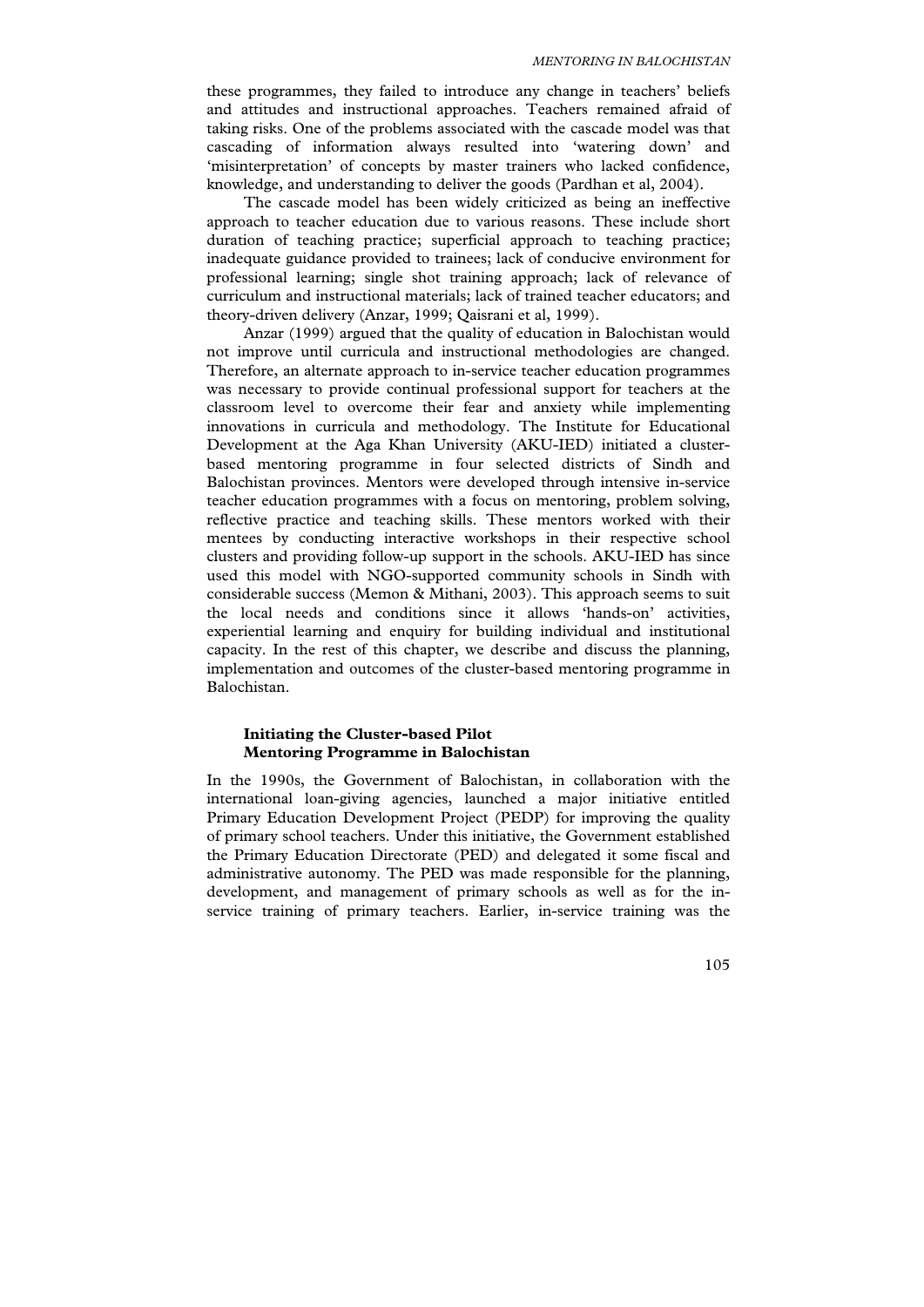responsibility of the Bureau of Curriculum and Extension. In order to accomplish the demanding task of training a large number of primary teachers, the PED established a Teacher Training Support Unit (TTSU) within the organization, headed by the Deputy Director, to develop plans for initiating a needs-based innovative in-service teacher education programme. TTSU was provided with a small number of professionals and a small support staff as the Teacher Learning Resource Team (TLRT). The team was responsible for managing, monitoring, and documenting in-service teacher education programmes in the province. TLRT conceived and developed the cluster-based pilot mentoring programme in three selected districts of Balochistan. This was considered as an innovative initiative based on a decentralized model of teacher education (Anzar, 1999; Graybill, 1999; Qaisrani et al, 1999). The quality of the cluster-based pilot mentoring programme was assured by the technical advisor for teacher education hired by the loan-giving agencies. The overall purpose of the cluster-based pilot mentoring programme was to try out an alternate approach to in-service teacher education which could provide an outreach facility for the continuing professional development of teachers at the grass-roots level. Qaisrani et al (1999) described the following objectives of the pilot mentoring programme:

- 1. to assist the teachers to upgrade their content knowledge in primary curriculum and school subjects;
- 2. to enable the teachers to use teacher guides;
- 3. to develop reflective practices and problem-solving skills; and
- 4. to facilitate a process of collegiality among teachers and bring about positive changes in their beliefs and teaching practices.

Anzar (1999) found that the cluster-based pilot mentoring programme was able to achieve its objectives with minimum human, financial and material resources. An element of ownership and accountability was also found among the mentors and district education officers. Anzar (1999) quoted a district education officer, 'once I started the cluster training programme in my district, teachers became confident in their dealing with children and got a sense of progress by going to school every day. This helped us to loosen the control of teachers' unions which were basically there to protect the incompetent teachers. I tried to cover every teacher' (p. 36). The teacher community also found this programme useful as it allowed them to learn, apply, reflect and evaluate their new experiences. Loan-giving agencies and district education management also seemed satisfied with the outcomes of the pilot programme. Overall, the experiment with the new model was found to be successful, although the role of teachers as mentors who played a role in the 'actualization of professional reformation' was not formally recognized (Smith, 2001).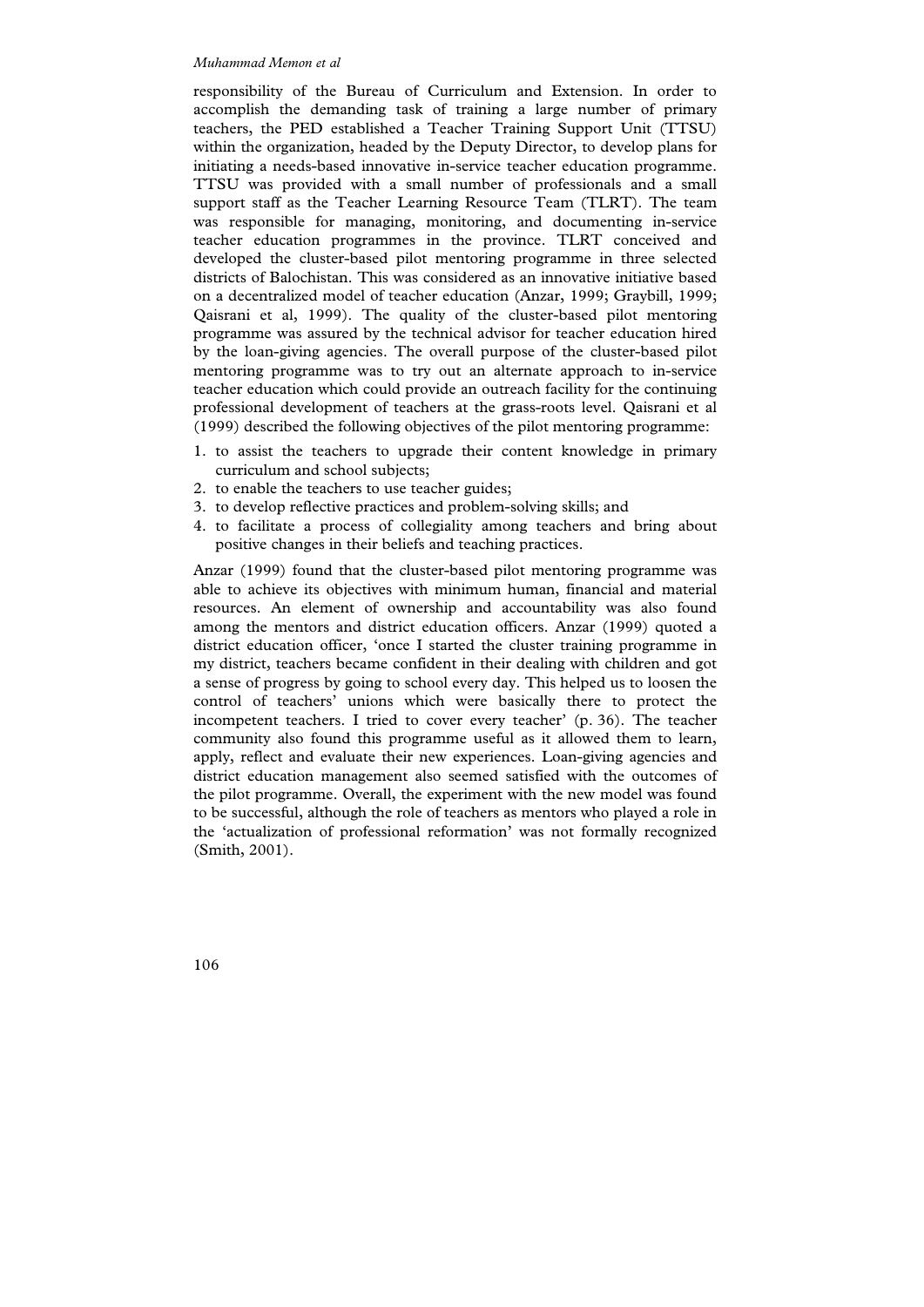# **The Notion of Mentoring and Models**

Mentoring is perceived as an effective developmental process for new teachers but it can be equally effective for experienced teachers who need to further improve their content knowledge, pedagogical and classroom management skills (Ganser, 1996). Mentoring is generally defined as a process of establishing personal and professional contacts between mentors and mentees for their professional development. Koki (1997) considers mentoring as a complex and multidimensional process of guiding, teaching, influencing and supporting teachers in their workplaces through mutual trust and beliefs. Anderson & Shannon (1995) suggest that mentoring is a nurturing process in which more experienced teachers assist the less experienced teachers for their personal and professional development through reflective, collaborative, shared inquiry and caring environment.

Sometimes the terms mentoring and coaching are used interchangeably; however, mentoring is a process which may include coaching as an instructional strategy. To be effective, a mentor must be able to demonstrate a range of coaching competencies such as posing thought-provoking questions, probing, and gathering and analysing response for improving teaching and learning processes (Gray & Gray, 1985). Koki (1997) suggests that an effective mentor must have qualities such as a range of interpersonal skills, good working knowledge of teaching methods, ability to use a coaching process for fostering increased self-direction and self-responsibility among teachers, effective communication skills and understanding teacher development needs.

The significance of mentoring has gained wide recognition in the developed world (Anderson & Shannon, 1995; Maynard & Furlong, 1995; Tomlinson, 1995; McIntyre, 1996). However, in many parts of the developing world, including Pakistan, mentoring has not yet been fully recognized as an alternate approach for in-service teacher education. Mentoring is becoming increasingly complex because of its various forms and models. These include the apprenticeship model, the reflective coach model, the co-inquirer model, and the staged model. The apprenticeship model entails mentoring as a form of apprenticeship training where novice teachers observe a skilled teacher and then attempt to emulate the mentor. Within a reflective coach model, a mentor acts like a critical friend (Schön, 1983) and the process of learning is determined by experiences. In the co-inquirer model, the mentor acts as a co-inquirer with the mentee who sets targets, analyses and evaluates student performance. The mentor encourages the mentee to engage in and share critical reflections. In the staged model, the mentor's role varies from stage to stage as summarized in Figure 1.

Balochistan's mentoring model was a blend of three models – reflective coach, co-inquirer and staged mentoring within the broader framework of a cluster-based mentoring approach.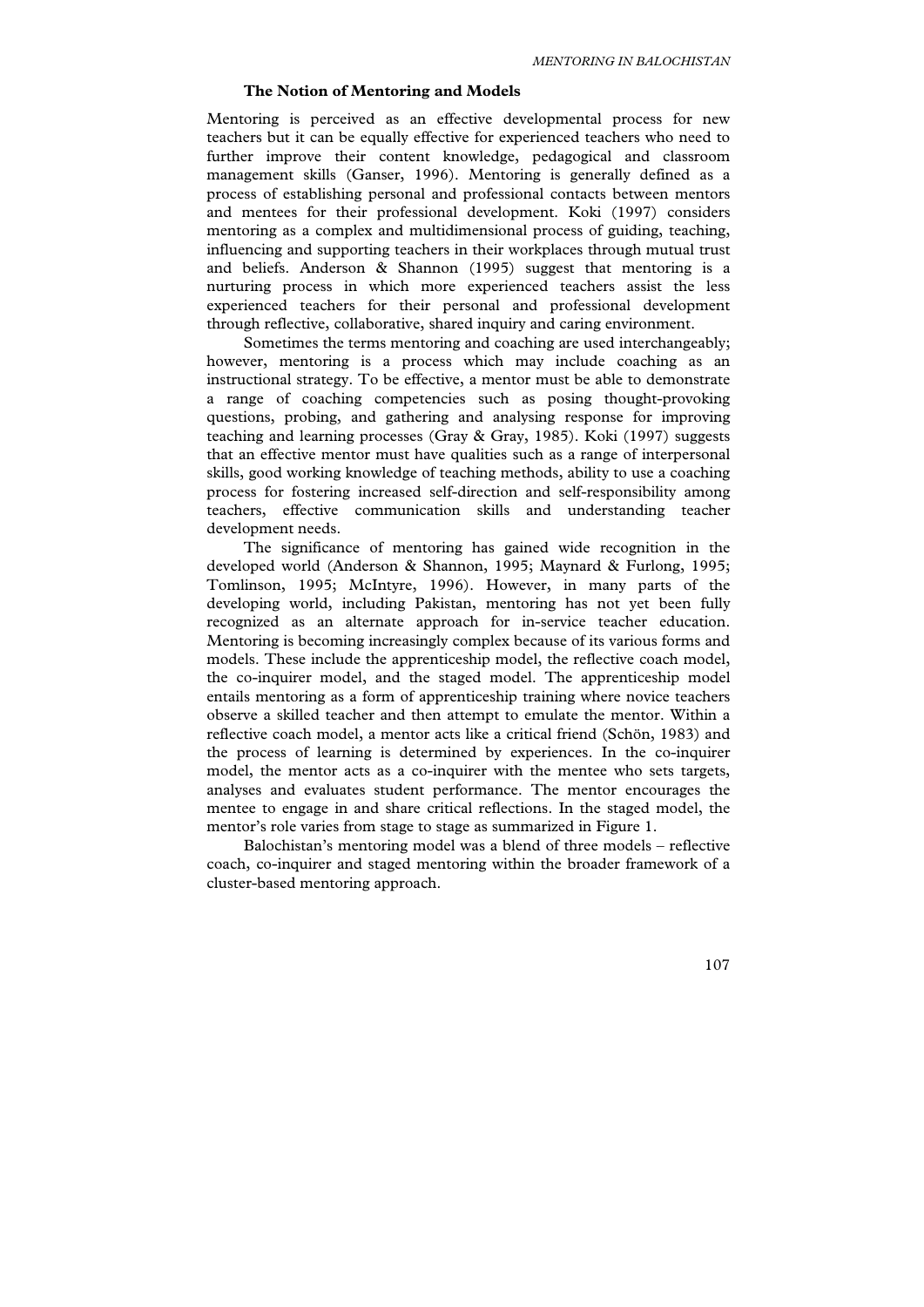| <b>Stages</b>        | Mentor's role   |
|----------------------|-----------------|
| Beginning teaching   | Model           |
| Supervised teaching  | Coach           |
| Focus on learning    | Critical friend |
| Independent teaching | Co-inquirer     |

Figure 1. Mentor's role at various levels.

# **The Role of the Aga Khan University, Institute for Educational Development in Developing Mentors**

As a result of the keen interest of senior government officials, practitioners, policy makers, teachers and other stakeholders in the pilot programmes in selected districts, the Government of Balochistan decided to replicate the cluster-based mentoring programme in all districts of the province. However, it was felt that the programme should be conducted by an educational institution that had practical experience and institutional capacity to develop primary school teachers as mentors. Consequently, the Government of Balochistan signed a Memorandum of Understanding (MoU) with the Aga Khan University, Institute of Educational Development (AKU-IED), Karachi in 1996 to help prepare primary school teachers as mentors.

AKU-IED agreed to build the institutional capacity of PED. Two of its faculty members held a series of meetings with the provincial and district education officers, policy-makers/implementers, teacher educators and teachers to understand the context and identify the needs of teachers and mentors. They also met with the instructional team which had led the mentoring programme in the piloted districts and the mentors who had implemented the cluster-based programme for teachers.

In these meetings, the needs of primary teachers and of potential mentors were identified. They included the need to learn strategies for effective delivery of primary school curriculum in the context of multigrade teaching, to develop low cost material, to enhance pedagogical content knowledge and to understand the dual role as classroom practitioners and mentors. With these needs in mind, AKU-IED designed a programme for mentors using the framework of its regular Visiting Teacher (VT) Programme (see Chapter 5). A three-week orientation programme was also organized for district education officers to familiarize them with the purpose, strategies, processes and practices of mentoring programmes.

Gray & Gray (1985) remind us that the mentors must be carefully selected. Primary teachers from each district were selected, through a rigorous process, jointly by AKU-IED and TLRT. Similarity in the linguistic, ethnic, and socio-economic background of the potential mentor and the teachers they would be working with was considered in the selection. Other attributes such as willingness, commitment, enthusiasm and leadership potentials were also considered. Ten mentors (seven males and three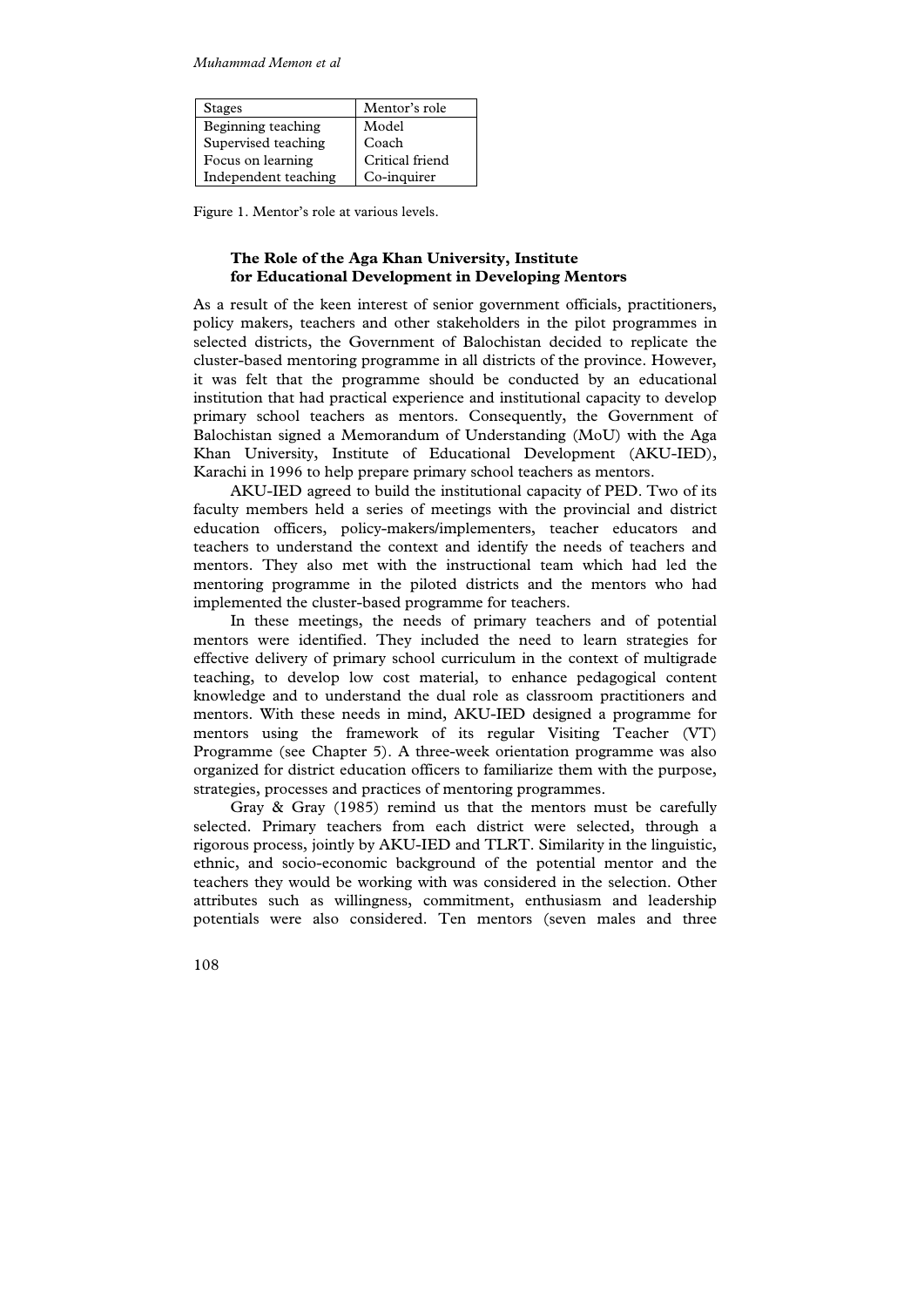females) were identified from each district. The programme was conducted in six phases. In each phase, three or four districts were included in the mentoring programme. Altogether 166 teachers (121 male and 45 female) from 20 districts were prepared to become mentors through six programmes. Out of these, four programmes were conducted by AKU-IED's M.Ed. graduates, called Professional Development Teachers (PDTs), at AKU-IED in Karachi. The fifth programme was conducted in two stages. Stage one, consisting of six weeks, was conducted at AKU-IED in Karachi and stage two, consisting of two weeks, was conducted at the Primary Education Department in Quetta, the capital of the Balochistan province. The TLRT staff included a few graduates from the AKU-IED's M.Ed. programme who assisted the planning and delivery of the first five programmes and took on the major responsibility for conducting the sixth programme delivered entirely in Quetta. By end of the programmes, 20 out of 23 districts had implemented the mentoring programmes. Three districts could not be reached because donor funding which had supported the programme ended.

Mentoring was a cross-cutting theme of the programme. Sessions on mentoring were organized every day with 'hands-on' activities where participants were engaged in role-plays and simulations of mentor and mentee roles. They were also given hands-on experience of conducting interactive workshops. Demonstration interactive workshops were organized by faculty members after which course participants, in groups, planned and conducted similar workshops on various topics such as students' meaningful learning, formative and summative assessment, students' learning difficulties and so on, for their fellow participants. This experience helped the course participants to improve their skills of planning, conducting and evaluating workshops. They felt that hands-on experiences boosted their confidence and sharpened their mentoring skills. Several practicums were carried out to develop communication, interpersonal, negotiation, mediation, counselling, active listening, problem-solving and conflict resolution skills.

### **Implementing the Cluster-based Mentor Programme in Balochistan**

After completion of each programme, mentors initiated cluster-based mentoring programmes in their respective districts. At level one (the Level of School Cluster), mentors met with 30-40 mentees in their cluster for two days each month to conduct interactive workshops. During these workshops, mentors and mentees focused on academic and professional aspects such as teachers' content knowledge; pedagogical approaches; classroom environment; school management; student assessment; effective use of low cost material; use of teacher guides; effective use of textbooks; community participation; professionalization of mentor's role; parents' participation; students and teachers' absenteeism; students' drop out rate and teachers' retention and transfer. Principles of learning such as mutual trust and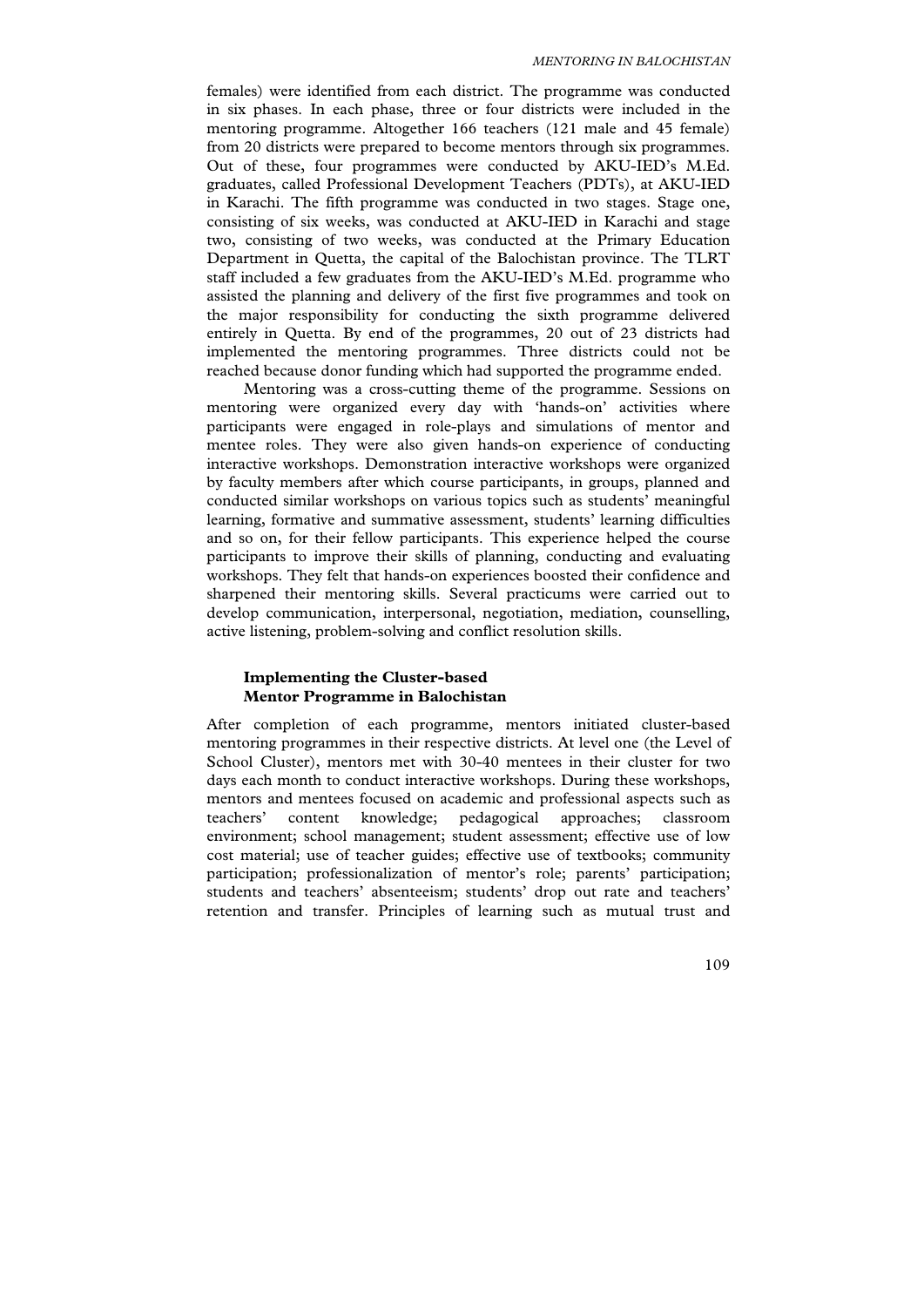respect; relationships; self-esteem and image; self-responsibility and accountability for learning were employed during the cluster sessions. A common structure of a day's mentoring session was as follows:

- Share and discuss a day plan of activities.
- Share reflections on new experiences.
- Identify a problem and build session around it.
- Discuss and seek solution to problems.
- Develop action plans for implementing new learning.
- Review/analyse new experiences in relation to students' learning.

Sometimes, mentees would share academic, professional, management and logistic problems with their fellow mentees and discuss possible solutions. If the group could not find solutions in the cluster, the problems were forwarded to the concerned district education officers or TLRT for solutions. District education officers or TLRT were expected to come up with a solution and share it with the concerned mentors.

At level two (District Level), TLRT members, in collaboration with the respective District Education Officers who were ultimately responsible for the implementation of the programme in their respective districts, conducted a one-day meeting with ten mentors within the district every month. This was a regular activity throughout the programme. The purpose of these meetings was to provide an opportunity for both mentors and TLRT to discuss academic, professional, and administrative matters at length and identify alternate strategies to deal with them. Mentors were also encouraged to approach TLRT members through the telephone, personal visits to PED, or through letters if they needed academic or management support.

At level three (Provincial Level), matters related to policy and finance were referred to TLRT but due to the bureaucratic process mentors could not get timely feedback and support. The process at all three levels is summarized in Figure 2.

One might argue about the similarity between the cluster-based mentoring programme and the cascade model of teacher education as far as the levels were concerned. However, the cluster-based mentoring programme was completely different from the cascade model in terms of its rationale, framework, strategies, processes and practices. The cluster-based mentoring model allowed teachers to create a sense of 'togetherness' for promoting professionalism among teachers. Mentors and mentees developed a sustainable professional relationship which helped create the 'critical mass' needed for managing change effectively.

Currently, a one-on-one situation of mentoring is more common in teacher education programmes but the Government of Balochistan adopted a cluster-based mentoring approach which seemed more economically viable to achieve the maximum benefits within minimum resources.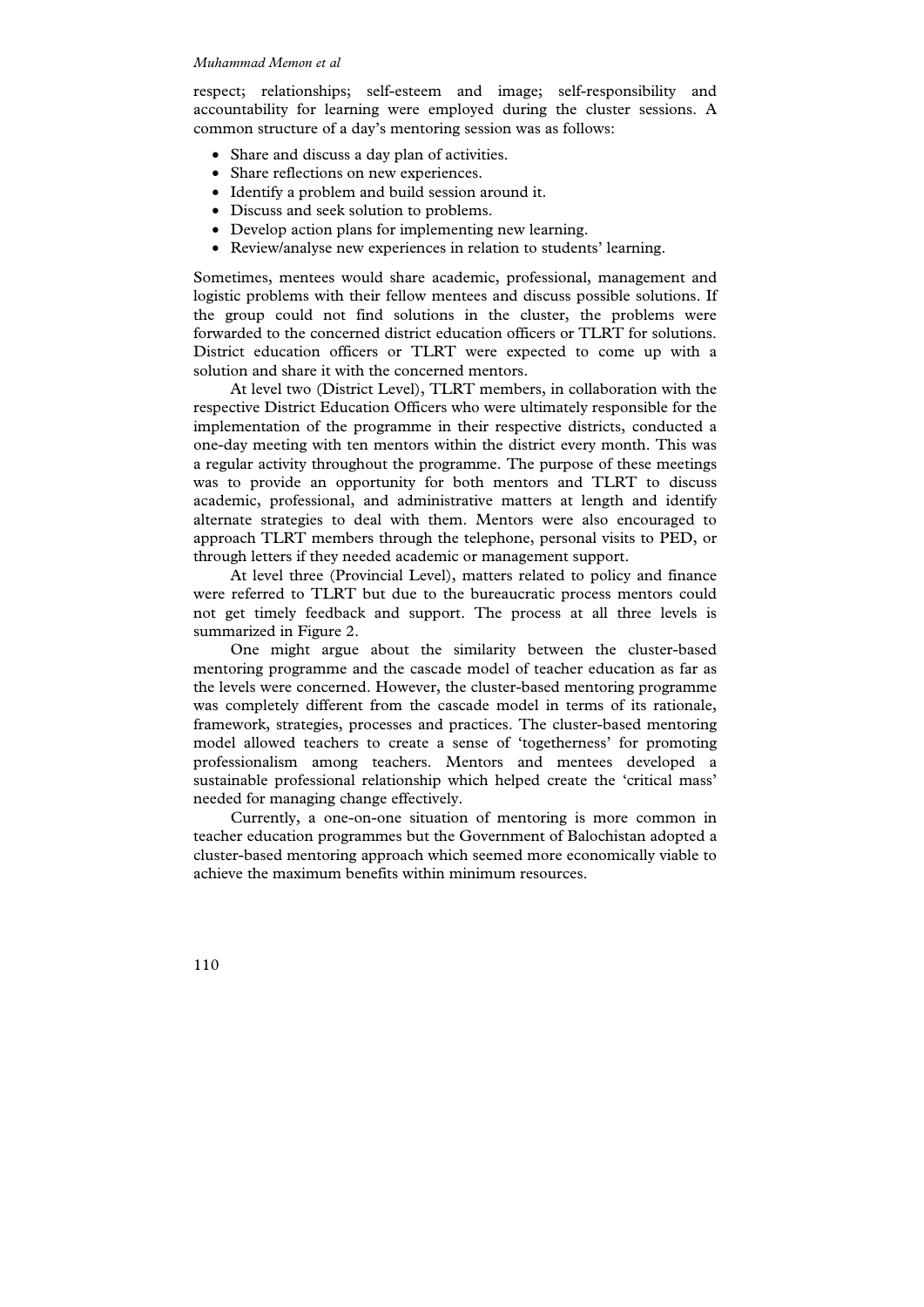

Figure 2. Levels of mentoring programme.

# **Some Strengths of the Cluster-based Mentoring Programme**

A few studies (Anzar, 1999; Graybill, 1999; Lalwani, 1999; Qaisrani et al, 1999) were conducted to study the process of mentoring in the cluster schools and to identify the successes and challenges of the cluster-based mentoring programme in Balochistan. All these studies indicate that on the whole the programme achieved its objectives to a great extent within the short span of time. Some strengths of the programme are discussed below.

1. The mentoring programme was perceived as an innovative in-service teacher education programme which enabled mentees to learn from their mentors who came from the primary school background (Lalwani, 1999; Qaisrani et al, 1999). The cluster became a hub of professional development where teachers discussed their academic, professional and contextual issues and searched for relevant solutions. As one of the visitors to the programme said: 'every mentor we met was committed to the strategy of supporting colleagues in local schools. Primary Teachers Mentoring Programme (PTMP) is a sound idea, which nicely balances professional support with the realities of distance, culture and resources ... We sensed a spirit of collegiality and mutual respect emerging which augurs well for the growth of all teachers in the cluster. Whereas some mentors had influenced colleagues to make both the school environment more attractive and functional' (extracts from the correspondence of the UNICEF Regional Office for the South dated 6 November 1997).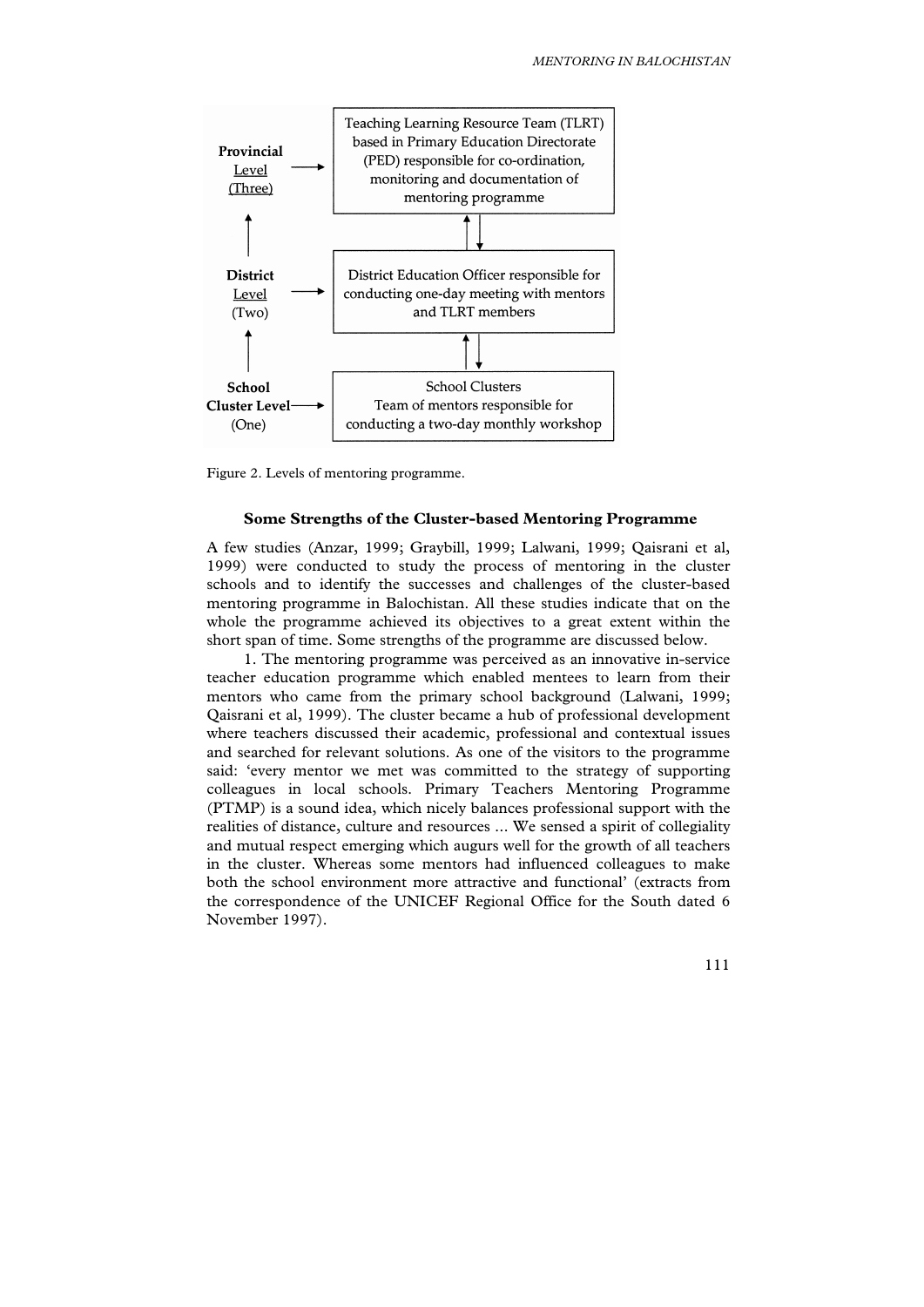2. The programme also provided access to teachers for enhancing their content knowledge and pedagogy. Generally, primary school teachers in Pakistan have poor content knowledge (see chapter 4). The monthly interactive cluster workshops provided an opportunity for teachers to share problems related to content knowledge with their fellow mentees and seek support from them and from the mentors. They spent considerable time clarifying concepts in Science, Mathematics and Social Studies. One of the male mentees described that, 'We brought textbooks related problems and jointly discussed and tried to solve them. If we were not successful in solving these problems, then we would send them to the Directorate. In the past, we did not have a practice of sharing our weaknesses with others. Now, we do not have any hesitation to get help from each other' (interview with a male teacher). The mentor maintained a balance between content and pedagogy and the mentees enhanced their content knowledge while learning how to teach a particular subject matter.

3. By appointing primary teachers as mentors, the programme gave recognition to the fact that primary teaching requires special knowledge and skills. Traditionally, secondary school teachers are considered higher in status and stronger in knowledge, and become master trainers in programmes for primary teachers. The mentoring programme also broke teachers' isolation and loneliness by creating opportunity for mentees to learn from each other. Qaisrani et al (1999) noted that by attending the cluster-based workshops, teachers came out of chronic isolation and created opportunities to learn from each other. A mentee described how the programme had affected them. 'We made our teaching learning process better. In our meeting we were forty teachers, therefore, forty minds. We jointly worked and solved problems. Before joining this programme, we were under the impression that only senior teachers could guide junior teachers, but in this programme junior teachers could also guide senior teachers. Some of us, who were newly appointed teachers, were also able to develop confidence to teach effectively' (Lalwani, 1999, p. 63).

4. One of the major purposes of this programme was to improve students' learning. Some positive effects on students' learning were noted by the programme evaluators. Comparing students of teachers who had participated in the mentoring programme with those who had not participated, Qaisrani et al (1999) reported that 'Performance of the students taught by the mentees was to some extent better than the students taught by non-mentees' (p. i). District education officers and TRLT members also confirmed that mentees introduced activity-based teaching which contributed towards enhancing and sustaining students' interest in learning. It helped in reducing students' absenteeism and drop-out particularly among girls. Students also reported that their teachers had become more caring and supportive and their teaching style had also changed.

5. Mentors were able to create all possible conditions to conduct an effective mentoring programme. They were committed, motivated, friendly,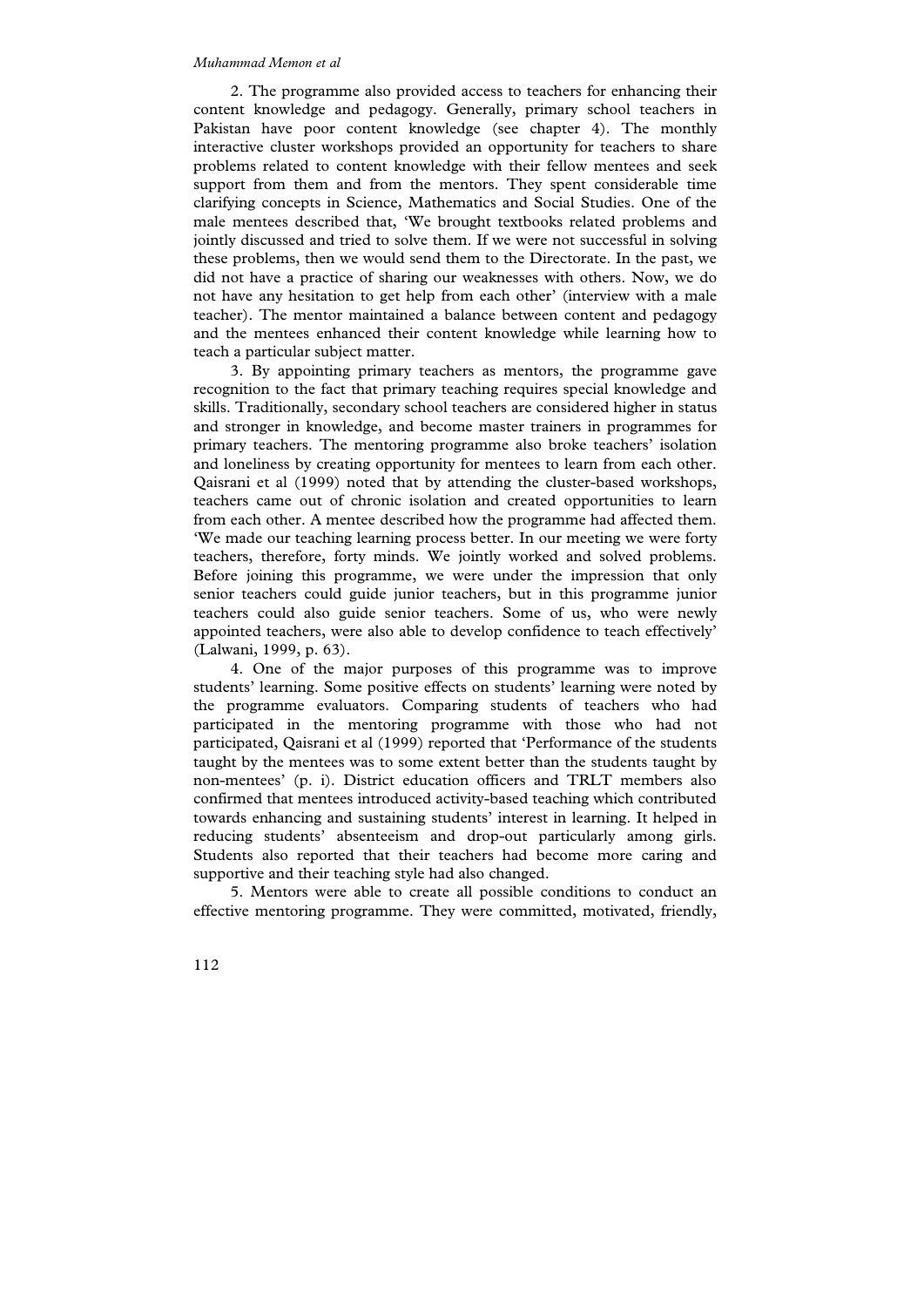open-minded, flexible and empathetic towards mentees' professional development (Graybill, 1999). One of the mentees shared her view of the mentors. 'We found our mentors different from the instructors of Bureau of Curriculum and Extension Wing and Colleges of Elementary Teachers. Mentors encouraged us questioning their view points and styles, engaging us in the learning process, providing individual feedback, and respecting our opinion ... Of course, the mentors belonged to the community of primary school teachers whereas the instructors don't ... We feel proud of our fellow primary school teachers who assisted us in our professional learning' (interview with female mentee).

6. Mentors performed several roles such as facilitators, moderators, counsellors and critical friends in their cluster workshops. They developed personal and professional relationships with their mentees based on mutual respect, understanding, need and trust. According to one mentee, 'I liked the mentor's attitude....He worked with us as a friend; therefore, I discussed personal matters as well. While discussing a problem, we became critical, but he never reacted. He personally arranged classroom settings, material display etc for us' (interview with male mentee).

7. The programme provided ample opportunities for mentees' professional growth at the grass-roots level. Through this programme mentees learnt from their own and others' experiences and took charge of their own professional development. This programme allowed mentees to reflect on the implementation of new ideas and assess implications for the teaching/learning process. Mentees felt empowered while dealing with the critical issues of teaching and learning. Some mentees brought their instructional material to cluster workshops and shared them with their fellow mentees. This encouraged others to further improve their lesson plans and develop instructional material to improve teaching. Sometimes mentees would invite each other to observe their classes. In each cluster, mentors and mentees worked together on developing low and no cost material. They were encouraged to try new ideas and share their successes and challenges. Qaisrani et al (1999) report that

Teachers found cluster meetings useful for their professional development. They also learned new techniques of teaching. They considered themselves as professionals and talked about professional problems and difficulties. They were open-minded, confident, courageous and curious. They would sometimes challenge their mentors' viewpoint, which helped them to develop more confidence.

8. Mentors were able to develop and promote positive relationships with mentees. As one female mentor said: 'As a mentor, my prime responsibility is to create a friendly environment in the workshop so that everybody contributes to it which helped mentees in improving their professional learning' (extract from a female mentor's correspondence). Literature also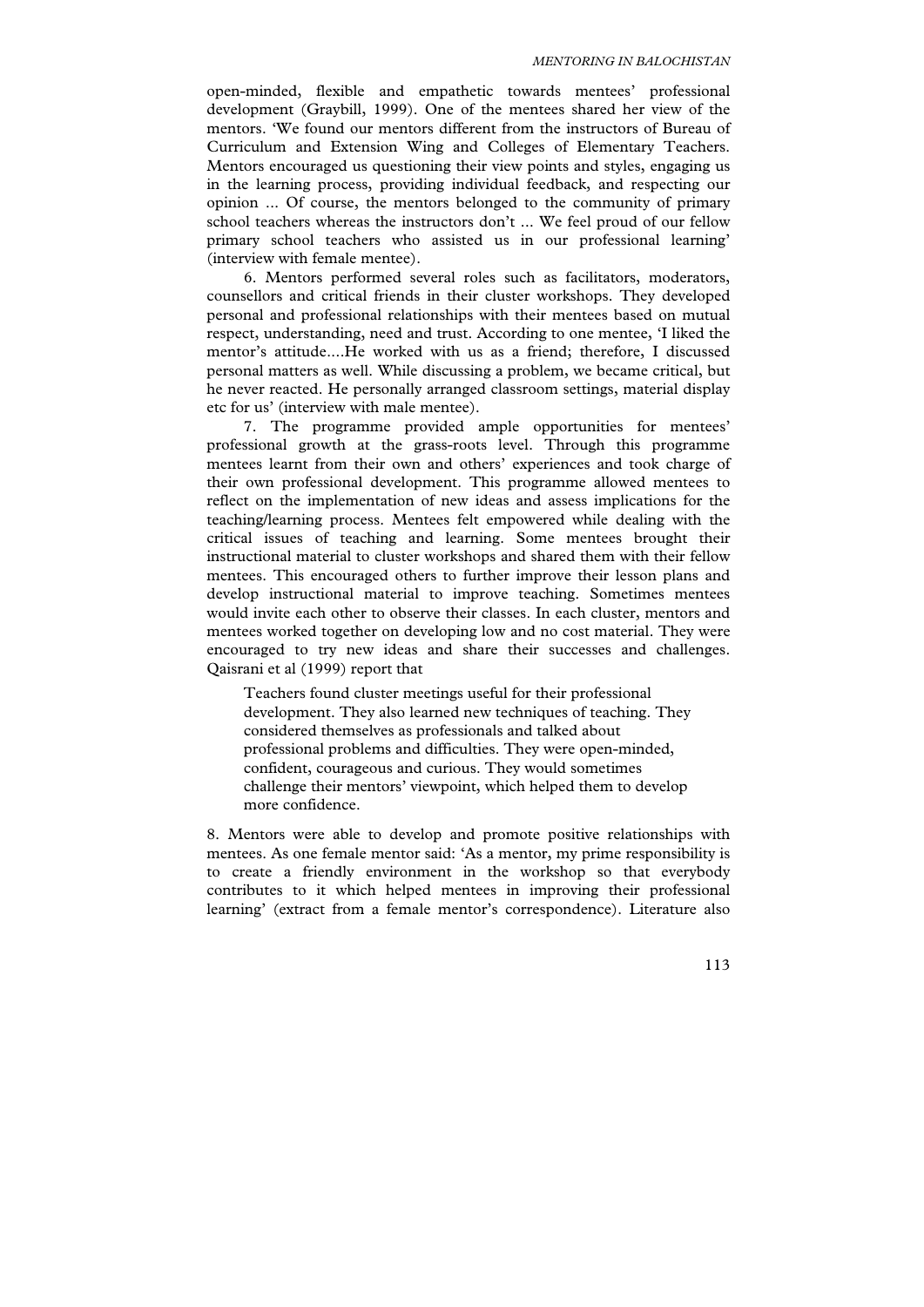considers a positive relationship as one of the prerequisites of an effective mentoring programme. This programme helped develop and promote collegiality and collaboration among mentors and mentees (Graybill, 1999). The professional relationships provided a reciprocal process contributing to the personal and professional development of both mentor and mentees; strengthening their self-image and professional positions. For successful mentoring, positive personal and professional relationships are necessary. The relationships in this programme were based on the principles of mutual respect, trust, confidentiality, academic honesty, shared understanding and expectations, common goals and good will.

9. Mentors served as link persons between teachers and District Education Officers to discuss issues related to teaching and learning. This was a significant achievement of the programme since prior to this programme, teachers were not allowed to talk directly to their senior officials. The programme helped to minimize the communication gap and break the hierarchy by regularly bringing together primary teachers (both mentors and mentees) together with the district officers to discuss issues and find solutions. The close and continuing interaction regarding primary teaching at and between the cluster, the district, and the provincial education department was a new and potentially effective approach for improving the quality of primary schools. The level of communication among teachers, district education officers and TLRT members had substantially increased. Senior and junior teachers worked together on a regular basis and the education officers worked more closely with teachers to provide logistic support. Thus the programme contributed towards creating a culture of harmony and togetherness among teachers and education officers. In the programme, some mentors were less experienced teachers and they encountered difficulties while working with more experienced mentees. However, they were able to gain respect and influence the traditional thinking that one learns only from the number of years spent teaching.

10. District education officers were found to be supportive and committed to mentees' professional development for enhancing the quality of education in Balochistan. TLRT and the concerned district education officers also attended district based mentoring meetings and provided adequate feedback for mentors to continuously upgrade and improve their knowledge and skills. This helped mentors to keep their morale high. It was observed that those officers who supported mentors in a variety of ways in their clusters became more successful than others. Some clusters are still functioning without any further monetary, professional and logistic support.

# *Some Challenges of the Cluster-based Mentoring Programme*

A number of successes of the programme have been highlighted above; however, there were also several challenges which affected the effectiveness and sustainability of the programme.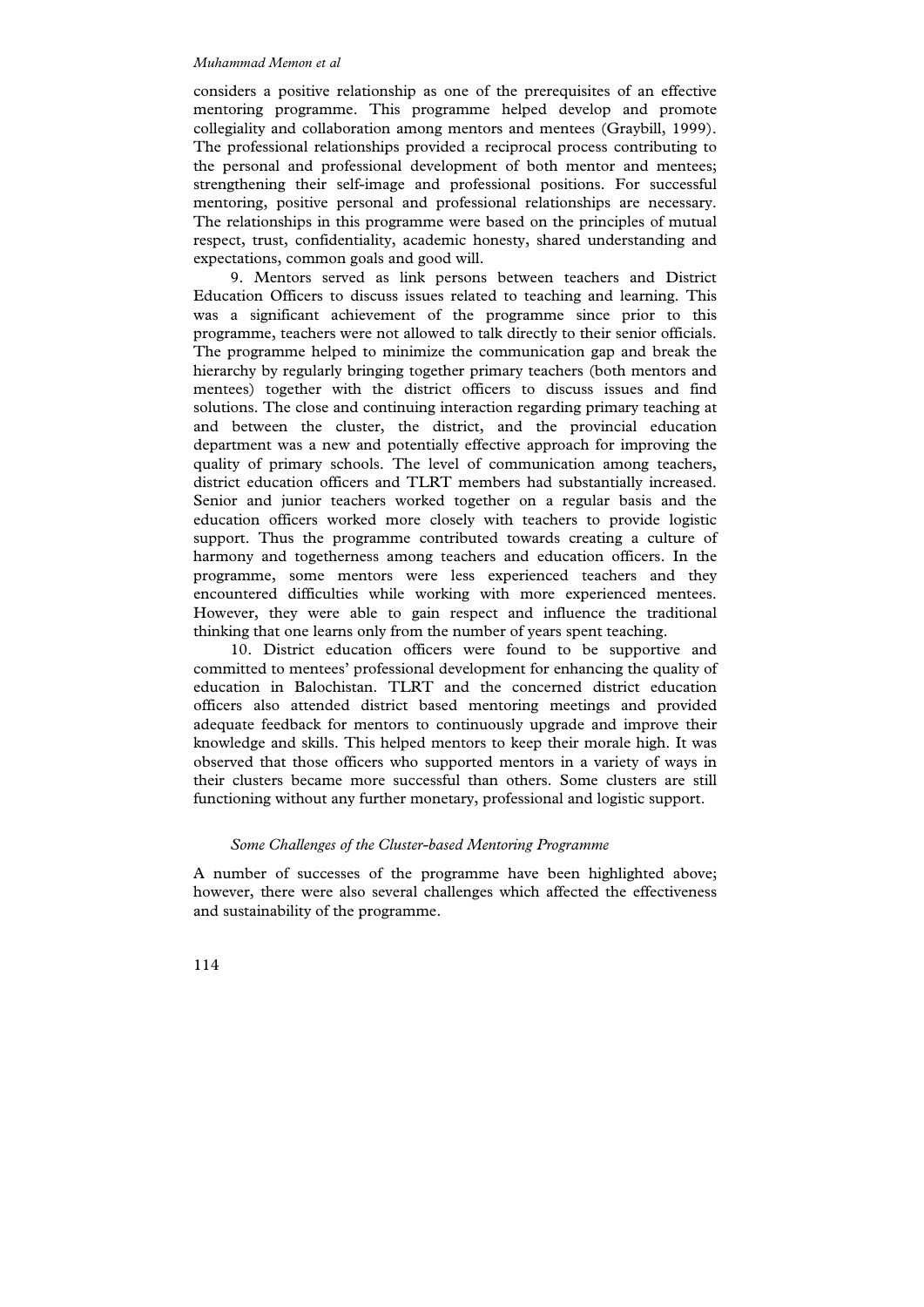- 1. Loan-giving agencies' sudden withdrawal from their financial commitment badly affected the institutionalization of the programme.
- 2. The majority of mentors were 'generalists' rather than 'specialists' in their teaching subject areas, hence, they lacked adequate content knowledge in Science and Mathematics. They also lacked understanding and skills of multigrade teaching and students' assessment (Qaisrani et al, 1999).
- 3. Even though the programme was effective in many respects, as discussed above, a majority of stakeholders, especially higher provincial education authorities and district education officers, developed very high and unrealistic expectations from mentors and were looking for quick results in terms of improvement in teaching and learning.
- 4. Those mentors who performed well started leaving their jobs and joining the private sector which normally pays more salary and fringe benefits.
- 5. The TLRT was responsible for providing academic support but instead remained more preoccupied with management chores. Moreover, the team at the TLRT was not large enough to support all mentors. A TLRT member confirmed this limitation when he said, 'We had a small team of four members. It was impossible for us to look after all districts and in each district there were ten clusters. We tried our best to visit one or two clusters (interview). Some mentors did not find meetings with TLRT useful. According to one mentor, 'Monthly meetings with TLRT were a waste of time and resources because they could not help us in improving our understanding about content knowledge' (extract from male mentor's letter). As soon as the project was over the level of enthusiasm of many officers went down, hence, they could not continue providing support for the mentors. According to a male mentor, 'In the beginning the PED took keen interest in solving problems, but later they lost their interest' (extract from correspondence).
- 6. High turnover of education officers at the directorate and district levels also affected the sustainability of a cluster-based mentoring programme.
- 7. The majority of district education officers were replaced with new officers who were not able to provide continued support to mentors.
- 8. Many mentors were not able to provide professional on-the-job support for their mentees because of the distance, the harsh climate in winter and summer seasons, the teaching workload, the immobility of mentors and the lack of intrinsic and extrinsic incentives.

### **Conclusion**

The cluster-based mentoring model of teacher development implemented in Balochistan offered a decentralized, economically viable and contextuallydriven approach to in-service teacher education (Graybill, 1999). It also introduced a 'paradigm shift' in in-service teacher education from 'competency-based training' (Pring, 1995) to 'inquiry-based teacher education' The programme developed confidence, commitment and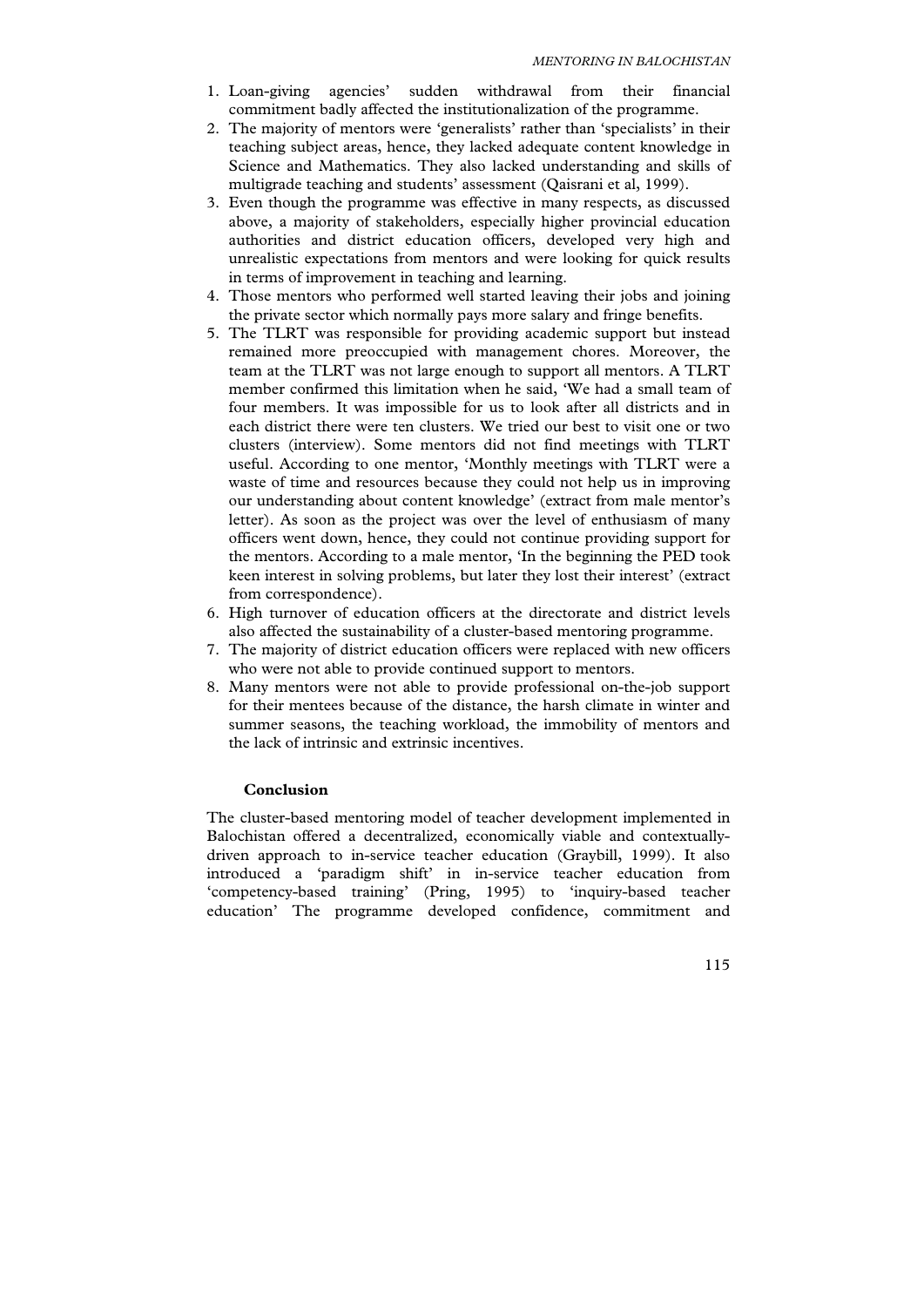competencies among those it prepared as mentors. The programme focused on the building and maintaining of relationships, exchanging information, exploring ideas and opinions, discussing difficult issues, sharing experiences and working towards the future. The mentoring programme became well known for its effectiveness both in the national and international community and received a technical achievement award from the Academy for Educational Development, USA, in 1998. Through this programme, an innovative approach to in-service teacher education was introduced as an alternative to the centralized and hierarchical approaches to teacher education which were predominant in the context.

#### **References**

- Anderson, E. & Shannon, A. (1995) Towards a conceptualization of mentoring, in T. Kerry & A.S. Mayes (Eds) *Issues in Mentoring*. London: Routledge.
- Anzar, U. (1999) *Education reforms in Balochistan 1990-98: a case study in improving management and gender equity in primary education*. Washington, DC: The World Bank.
- Ganser, T. (1996) Preparing mentors of beginning teachers: an overview of staff developers, *Journal of Staff Development*, 17(4), pp. 8-11.
- Government of Pakistan (1998) *National Education Policy (1998-2010).* Islamabad: Ministry of Education.
- Gray, W. & Gray, M. (1985) Synthesis of Research on Mentoring Beginning Teachers, *Educational Leadership*, 43(3), pp. 37-42.
- Graybill, D. (1999) *Change and Continuity in Primary Education in Balochistan: an evaluation report of three innovations introduced by the BPEP programme*. Report submitted to Directorate of Primary Education, Quetta.
- Koki, S. (1997) *The Role of Teacher Mentoring in Educational Reform*. PREL briefing paper, Pacific Resources for Educational and Learning, pp. 1-6.
- Lalwani, F. (1999) A Study of the Impact of the Mentoring Process on Primary Teachers' Professional Development in District Lasbella, Balochistan. Unpublished M.Ed. dissertation, Aga Khan University, Institute for Educational Development, Karachi.
- Maynard, T. & Furlong, J. (1995) *Mentoring Student Teachers*. London: Routledge.
- McIntyre, D. (1996) *Mentors in Schools: developing the profession of teaching*. London: Foulton Press.
- Memon, M. & Mithani, S. (2003) Enhancing Institutional Capacity Building of Nongovernmental Organizations and Community Based Organizations: impact of an innovative initiative, in A. Halai & J. Rarieya (Eds) *Proceedings of an International Conference on Impact: making a difference*, Aga Khan University, Institute for Educational Development, Karachi, 28-30 August.
- Pardhan, H., Memon, M., Qureshi, F., Baber, M., Solangi, S., Hussain, M., MacLeod, M., with Zafar, F., Rashid, A., Niaz, I., & Mashallah, M. (2004) *Effectiveness of In-service Teacher Education Programmes Offered by the University of Education, Lahore: A report of an evaluation study carried out by the Aga Khan*